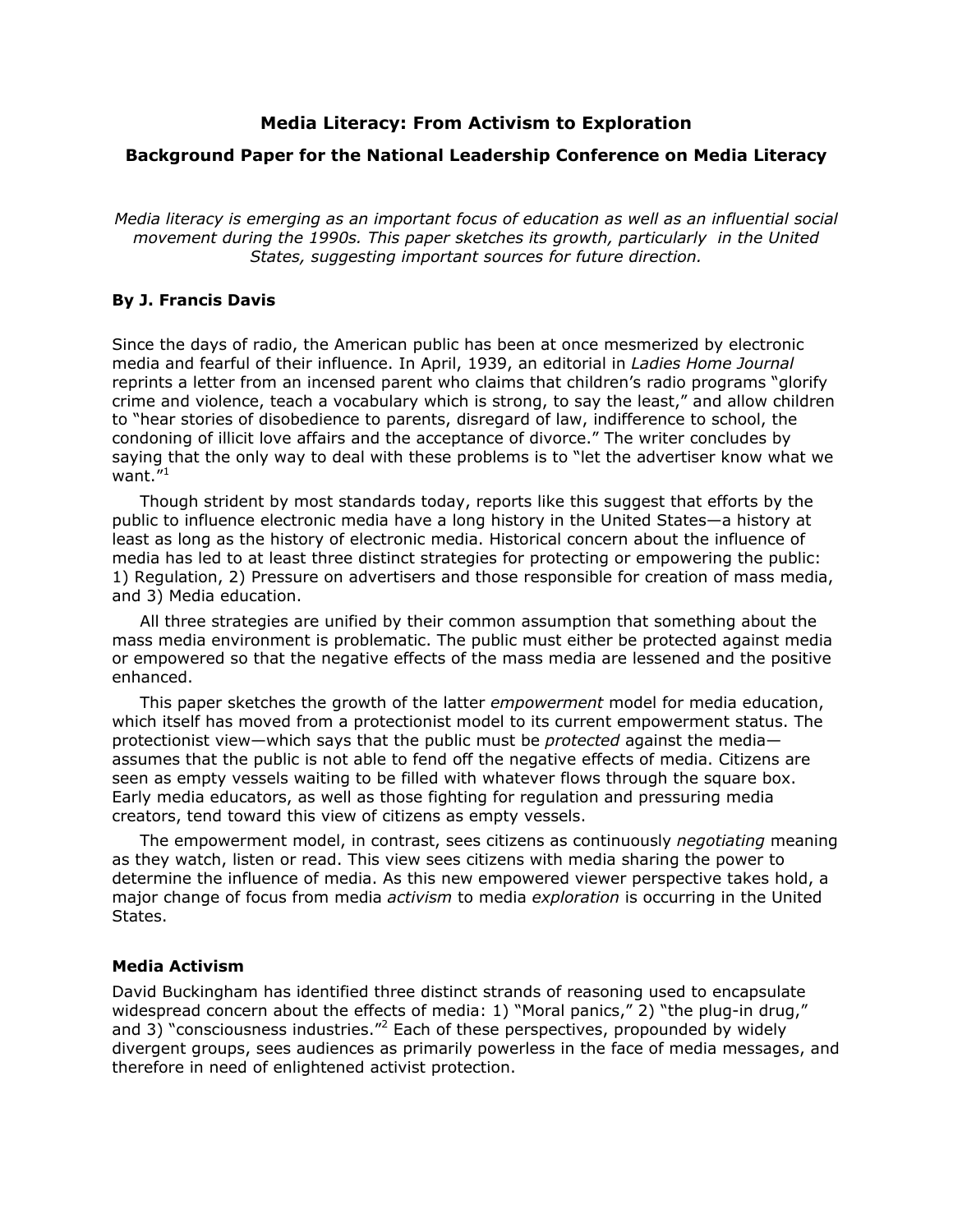"Moral panics" refers to perspectives which view the media as contributing to the erosion of moral values. Primary concerns in this approach are violence and promiscuous sexuality, but research as to whether television or other popular media actually contribute to degradation of moral values has proved inconclusive—even contradictory.<sup>3</sup> Still, there is widespread public feeling that popular media negatively affect values.

"The plug-in drug" refers to Marie Winn's book of the same name, in which she is concerned not so much with the content of television, but the ways television-watching affects family dynamics and keeps children from doing more edifying things. The book provides a barrage of anecdotes which illustrate ways that television promotes laziness, lowers mental ability and numbs emotions.

Finally, "consciousness industries" refers to British media educator Len Masterman's assertion that television prepares us to be consumers through its constant repetition of commercials and fancy bedroom suites. Buckingham broadens the concept to include ideas such as the promotion of male-dominant gender roles and racist attitudes. Thus, media are seen as contributing to the perpetuation of a number of objectionable ideologies.

The argument can be concluded with the following:

Most arguments for Media Studies begin with two significant assertions. The first concerns the *amount of time* children spend with the media. Statistics on television viewing, for example, suggest that children today spend more time watching television than they spend in school. The second assertion appears to follow inexorably from the first. If the media are such a major element in children's lives, it seems self-evident that they must exert a very powerful *influence* on their ways of thinking about the world—and as such, [we] simply cannot afford to ignore them.<sup>[4](#page-15-3)</sup>

Indeed, these assertions are convincing. But most attractive for the situation in the United States is their persuasiveness across the political spectrum. Those on the Right, with their "moral panic" ideologies, as well as those on the Left, who see the media perpetuating problematic "consciousnesses:" consumerism, sexism, etc., are nonetheless united in a view of the media as a powerful and predominantly negative influence.

This has been used to great advantage in establishing the need for media education in Britain and other countries, and will likely need to be used in the U.S. as well. However, Buckingham points out that a distinction must be made between "simpler, more rhetorical arguments which may be of use in promoting Media Studies, and the more complex understanding which should inform classroom [and community educational] practice."<sup>[5](#page-15-4)</sup>

In other words, the *media influence* argument is perfectly adequate—and necessary—in *selling* the idea of media education, but in practice it results in an *activist* stance in which certain ideologies about the media are pushed as a way of protecting students from "bad" ideologies, rather than an *exploratory* stance in which participants probe their relationship with media, trusted to raise issues and questions in response to media "texts." The latter must be the focus of practical media education efforts in the U.S.—it must encourage *creative exploration* rather than *activist protection*. Thus, media education efforts in the U.S. must move from *activism to exploration*.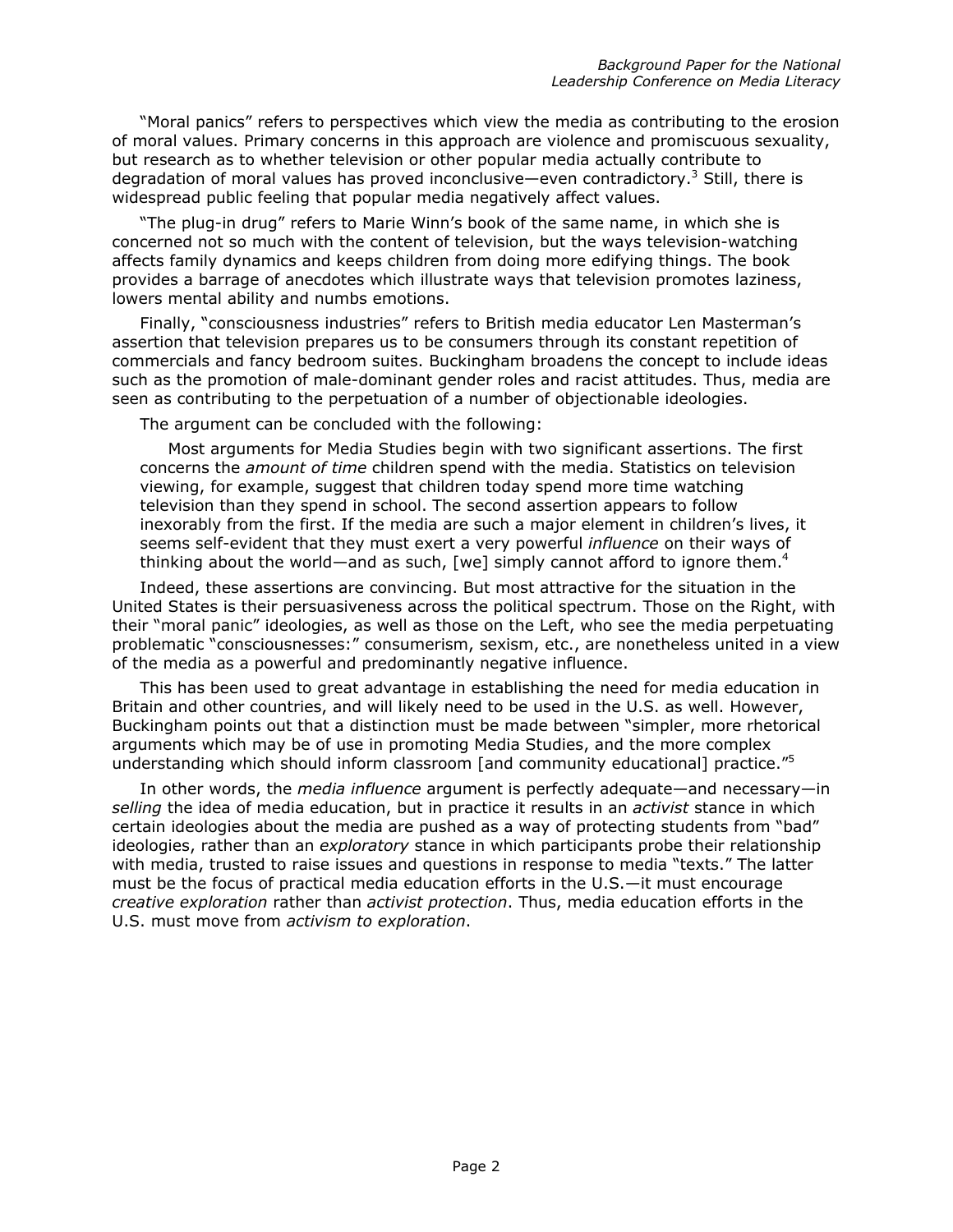## **The Protectionist Model**

Though there is a history of media activism in the United States, media education has failed to secure a strong standing. The reasons for this are related to the public perception of *media influence* already mentioned. Americans have assumed that media exert a profound *long-term* influence which is predominantly negative. As a result, media education efforts in the U.S. have been *protectionist* efforts affording protection against the harmful effects of media.[6](#page-15-5) There are two principle variations on the *protectionist* model.

On one hand, some say that media education must instill in students a love for classical, authentic "culture"—love of the classics of literature, art and music. The argument goes that there is a vast gulf between the tastes and intellectual rigor needed to understand true art as compared with the virtual lack of prerequisite demands called for by popular media. So, in this view, the purpose of media education is to teach students to appreciate and demand true art rather than media art. This bias against popular media is one important reason media education has not been seen as legitimate.

For example, David R. Sirota, a consultant to one of four U.S. Office of Education-funded media education projects in the late 1970s, $^7$  and a professor at New York University's School of the Arts, states that "from the vantage point of those who are most concerned with television as corrupter of culture, i.e. the arts, [television's] introduction into mainstream school life would be a disaster."<sup>8</sup> Though he admits that "developing a critical viewer, a more prudent and vigilant viewer is a noble ambition, for by better understanding television and its structure, its influence might be mitigated."<sup>9</sup>

Another variation of this view is propounded by Neil Postman in his book *Amusing Ourselves to Death*. Postman argues that reading is a logical process requiring concentration and judgment. To read, we consume ideas left to right, making continual judgments of truth and falsehood. Watching television, however, is completely different. By nature it is discontinuous: Heart-wrenching stories of flood and famine are followed by happy people wearing deodorant. Through this process of disconnected stories and emotions, habits of logic and thinking are numbed.

Postman also admits, however, that there is merit in the idea of media education though he questions its practicality. Says Postman: "Bertrand Russell used to utter a lovely phrase. He said that the purpose of education was to teach each of us to defend ourselves against the 'seductions of eloquence.' In the realm of the word, we learn the specific techniques used to resist these seductions: logic, rhetoric, and literary criticism. What worries me is that we have not yet figured out how to build defenses against the seductions of imagery."10

Again we see a *protectionist* approach for dealing with the essentially negative impact of popular media. As a result, media education has often been seen as irreconcilable with effective mainstream education.

# **The Discriminating Viewer**

There is a second variation of the protectionist model, however, which has offered much more promise. This model is more sympathetic toward media, arguing that mass media can and often do create worthy art. The goal of media education, in this view, is to accentuate the positive in media. Thus media educators have been able to teach *discrimination* among media, looking for the best and avoiding the worst.

Early on, this was usually attempted by means other than education, for example, by encouraging regulation or by pressuring advertisers through the threat of boycotts. The goal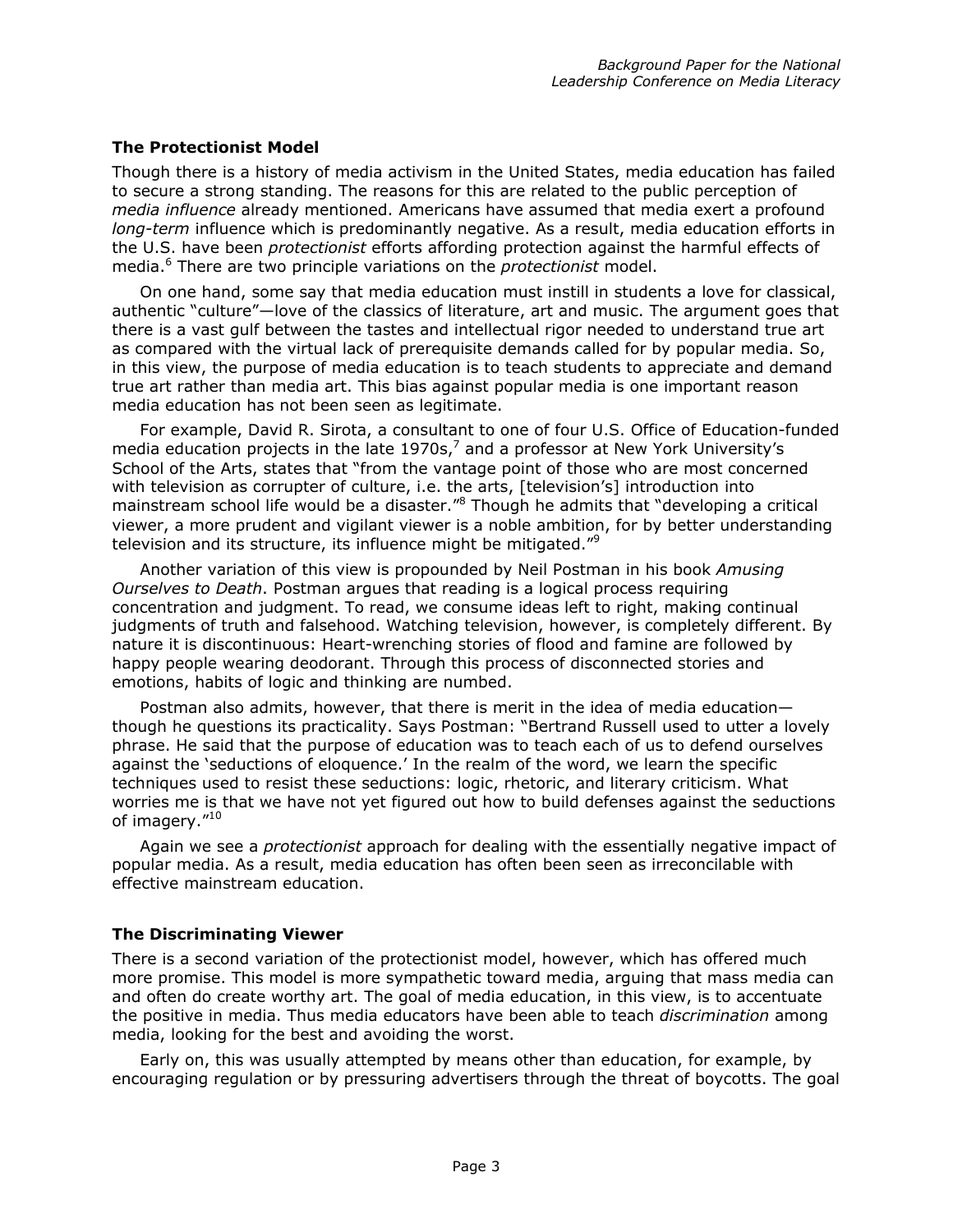was to get the worst programs off the air. However, one organization, as far back as 1935, took a different approach.

This organization was the *American Council for Better Broadcasts (ACBB)*, [11](#page-15-10) which focused on raising "the level of thinking and taste" $12$  of the public so that it would, in turn, demand higher quality programs. FCC Commissioner Abbott Washburn summed this up well at the annual ACBB Conference in 1979: "TV literacy is the road to excellence. The solution is long-range. It will take years to develop a literate, critical-demanding audience. But the process, happily has begun... The end result will be more programs of lasting value. The increased number of discriminating viewers will mandate this. If fluff isn't watched, it won't be on. $^{\prime\prime 13}$ 

This ideal of *discrimination* was an important element of every media education project in the United States during the late 1970s and early 1980s—a time of particular interest to those interested in U.S. media education efforts because a flurry of activity resulted from several development grants. Examples of the discrimination ideal include a project funded by the Idaho Department of Education in 1978 (Milton Ploghoft and James Anderson), which identified critical "receivership skills," necessary, in part, so that viewers would be able to "identify and understand motives and purposes for attending to TV programs," in order to "be more receptive to some content and less open to other ideas and images."<sup>14</sup> Another project, a primary school curriculum developed by the *Southwest Educational Development Laboratory (SEDL)* beginning also in 1978, listed as one of its goals that students be able to "make judicious use of viewing time.["15](#page-15-14) And a related project designed for high school students sought to enable youth to become "discriminating television viewers," making choices—"in viewing and among content."[16](#page-15-15)

These excerpts illustrate well the centrality of the discrimination model in U.S. media education. It is important to note, however, that the ideal of discrimination still suggests a basically passive role for the viewer in the process of *making meaning* with media. That's why, in the discrimination model, it is so important to watch only the best shows: because media are so powerful (and viewers so weak in comparison) that their influence is irresistible.

Examples of this passive viewer model are most obvious in research and curriculum involving younger children. Probably the most famous of these are Dorothy and Jerome Singer's research, which showed connections between television watching and aggressiveness, as well as between television watching and positive behaviors such as  $\frac{1}{2}$  cooperation, creativity and language development.<sup>17</sup> However, the most important finding was that children's attitudes and behaviors related most closely to "the presence and behavior of parents when the television was turned on."<sup>18</sup>

The implications of this for media education with children are illustrated well in a study done by SEDL, which found that when watching an educational television show, mediation by a teacher significantly increased children's learning.<sup>19</sup> Thus, in the first of four projects funded by the United States Office of Education (USOE) in 1978, SEDL emphasized adult mediation of television as central to effective media education for primary school children. Adult interaction with television—not just adult presence while children watch—was seen as necessary for significant learning. Children were seen as basically *passive* viewers without adults present. But it was this very idea—that media-users are basically passive—that was challenged by bringing television and other mass media into the classroom.

This is seen first in two of the other projects funded by the USOE in 1978, as well as in other projects begun at about the same time. Some of these were: the project developed by WNET/13 in New York (junior high), the project developed by Far West Laboratory in San Francisco (high school), the Idaho Department of Education project, and a project called *Television Awareness Training (T-A-T)*, developed by the *Media Action Research Center*.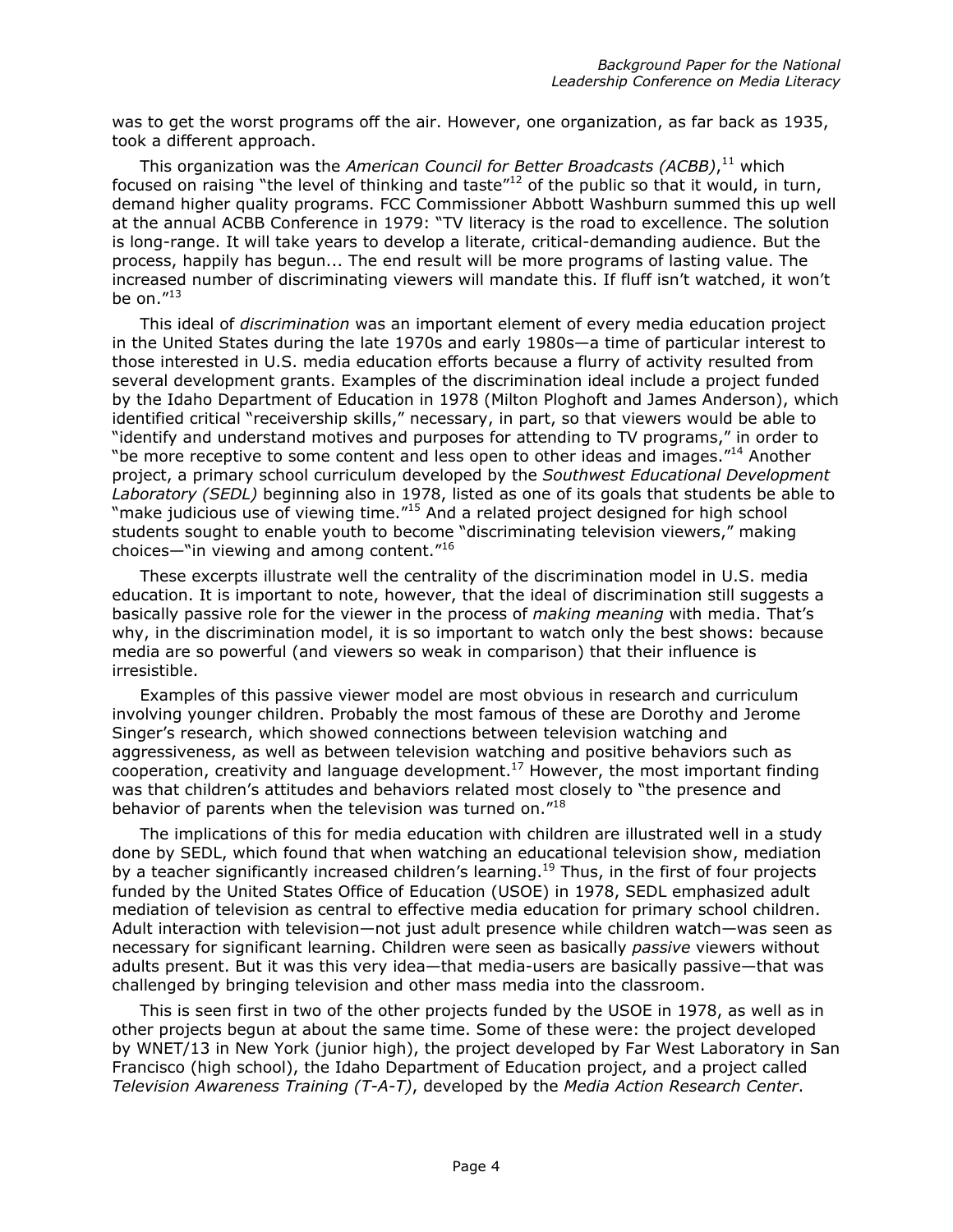Several organizations including the National PTA used these materials in local media education efforts.

### **Uses & Gratifications**

Each of these projects were organized around what has been called *uses and gratifications theory*. [20](#page-15-19) While all the projects include viewer discrimination as an important element of their desired outcomes, uses and gratifications theory represents an important step toward an understanding of a more active viewer, in effect saying that "television does not 'do things' to people, but rather, people 'do things' with television." The content of a show—up to this point often the central concern of media education—is only important if it helps attain some gratification for the viewer.<sup>21</sup> James Anderson describes these approaches:

[They] first direct students toward their motives for viewing television. Next, they help students develop standards by which television use can be evaluated as a gratification for those motives. Finally, they provide practice in the process of making decisions about media use. $22$ 

The middle step, that of helping students develop standards, involves the development of critical thinking skills, applying these to media. For example, the WNET project (grades 6- 8), includes activities designed to recognize main ideas, classify details, recognize and interpret literary elements (characterization, plot, conflict, setting, mood, tone, theme, point of view), identify symbolism, distinguish fact and opinion, identify stereotypes, recognize dialects, determine effects of media, and develop criteria for evaluation.<sup>23</sup> These skillbuilding exercises are designed to "provide students with the inner resources for making their own decisions about the television programs they watch, $n^2$  rather than imposing the teacher's standards.

In fact, the written materials for these projects make a point to caution teachers against imposing their values on students. The curriculum guide concerning commercials developed by the Idaho Department of Education for elementary children reminds teachers: "Children are capable of making market decisions to meet their needs. Their criteria may not agree with ours but are usually justified."<sup>25</sup>

Another example of the increasing acceptance of *uses and gratifications theory* was a change made in 1983 by the *National Telemedia Council* (formerly the *American Council for Better Broadcasts*) in their listener-viewer opinion poll. Before 1983, the project was called the *Look –Listen Opinion Poll*, and it was just that—a compilation of viewer and listener opinions about programs. In 1983, however, a new project replaced it, called *Project Look – Listen –Think –Respond*. Instead of a straightforward opinion poll, it now became a tool for critical and reflective thought about media. As in the other projects mentioned, the purpose of the new format was to help children develop *their own* criteria for viewing and listening.

It was around this same time also (1975-1982) that critical thinking applied to media began to show up occasionally in college mass media courses. Since there were few appropriate textbooks, however, the onus for developing coursework was usually on the shoulders of college professors, many of whom combined critical thinking with their alreadyexisting media production classes (Broadcasting, Television Production, etc.). For the most part, however, one could still manage to graduate from a college communications department in the United States in 1992 with little or no training in critical thinking about media.

This was because when funding for the four USOE seed grants ended in 1982, progress in media education in the United States virtually stopped. One of the USOE projects, the Boston University project designed for post-secondary education, even won the dubious distinction of Senator William Proxmire's *Golden Fleece Award*, which criticizes wasteful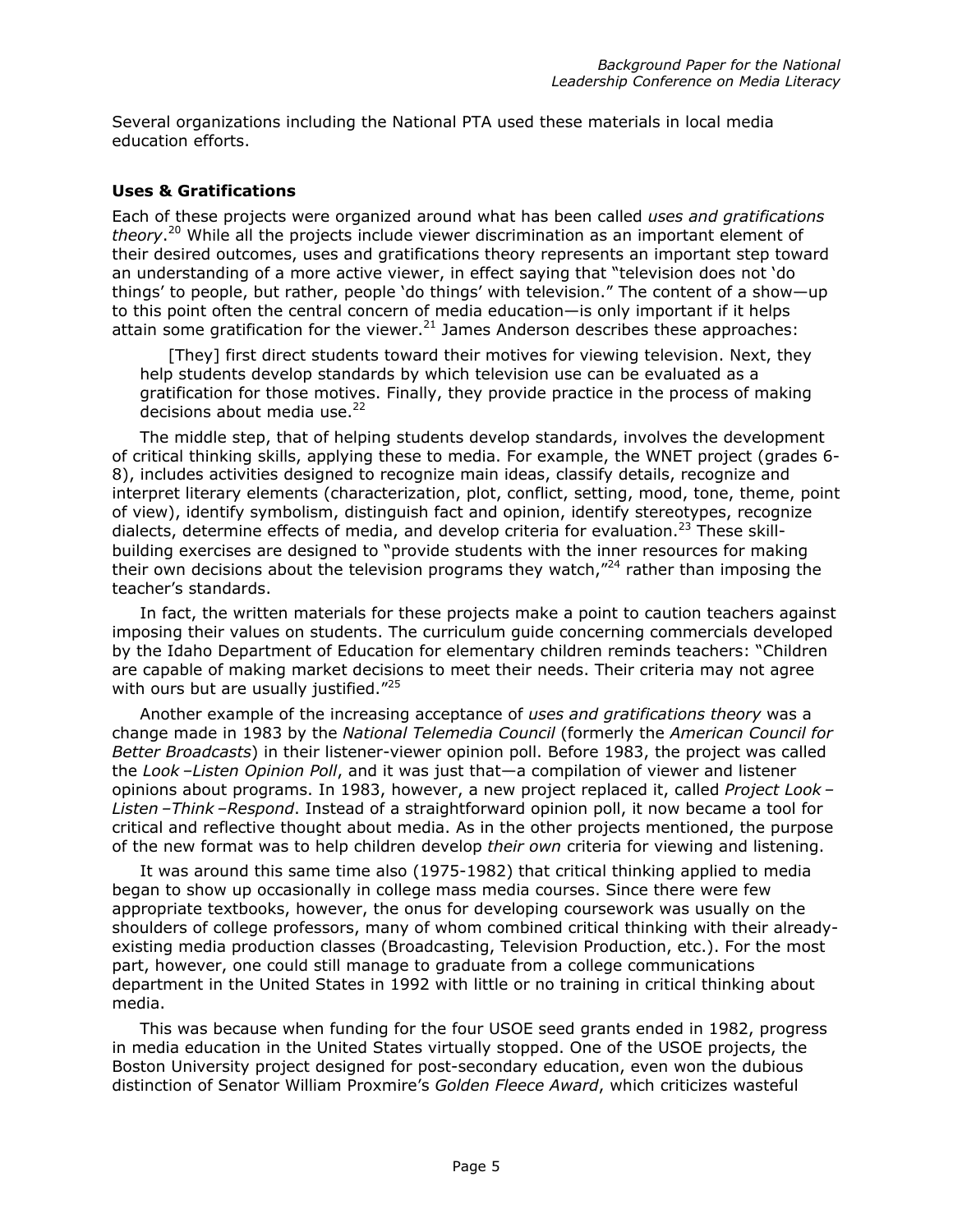government spending, for what critics claimed was simply "teaching college students how to watch television." (Though it was much more than that!)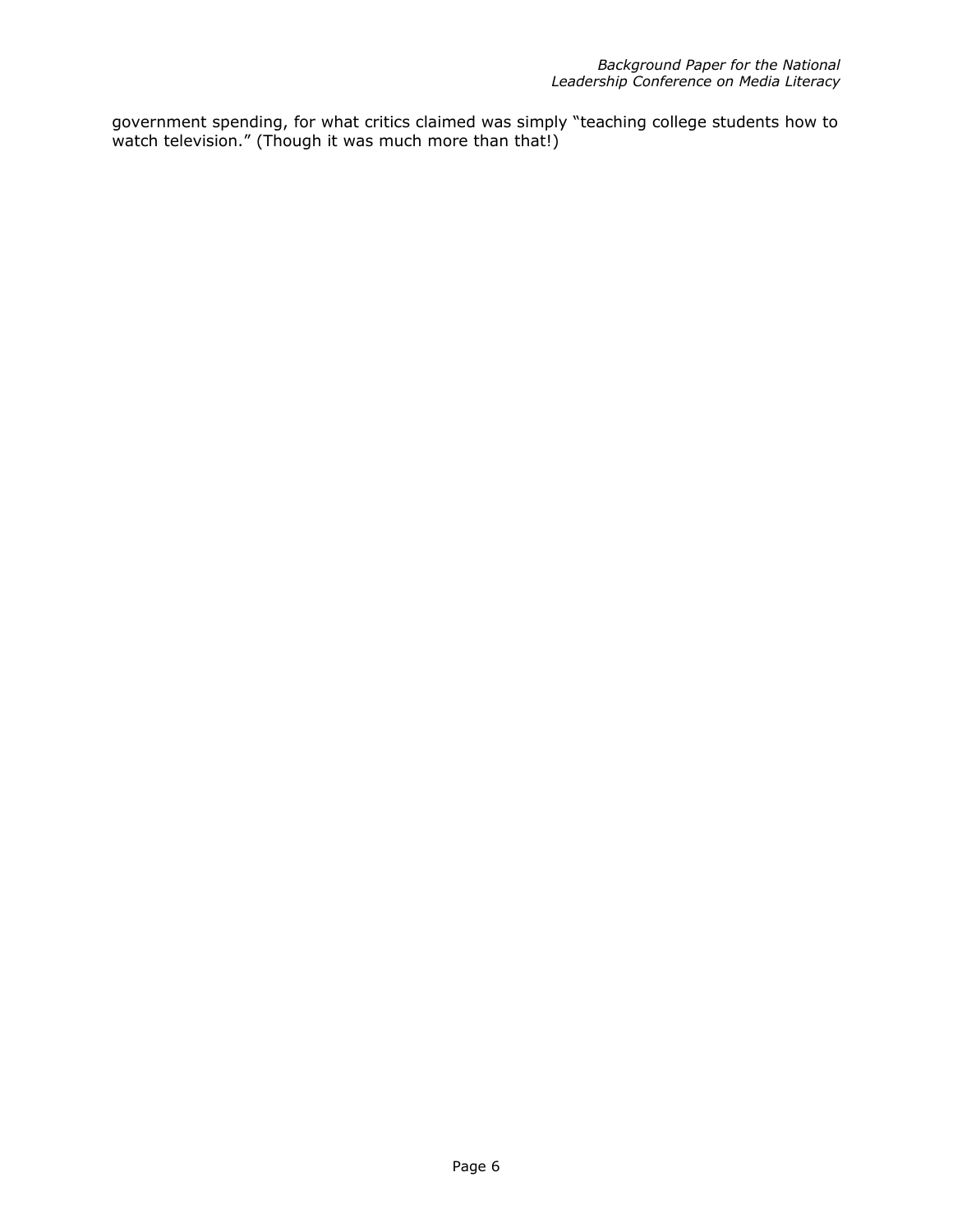## **Cultural Studies**

However, in other countries, particularly Britain, Canada and Australia, media education developed at least two additional strands. The first of these, *cultural studies*, is related to the concept of media as "consciousness industries" mentioned earlier in this paper, where it was suggested that the view is primarily *protectionist* because it implies citizens must be *protected* against objectionable ideologies like consumerism or sexism. The cultural studies approach developed quickly in Britain, where the educational climate made it easier to implement. There media education drew heavily on a view which saw media decisions related primarily to economics. Thus, British educator Len Masterman, in a presentation made in Canada in 1990, $^{26}$  felt justified in saying that the single most important area of study for media education is *advertising*—in all its dimensions—especially those we don't usually think of as advertising like t-shirts, public relations stories and planned news events.

One group of U.S. organizations that similarly questioned the economic underpinnings of media, though more indirectly, were alternative media—or *media arts*—organizations. These groups emerged in the late 1960s and early 1970s across the country.<sup>27</sup> The apparent impetus for their growth was the monopoly on filmmaking held by the major networks and major film production companies,<sup>28</sup> as well a desire to give disparate cultural voices a platform to speak out. Appalshop, for example, a media arts organization in Eastern Kentucky, was originally created to counter the stereotypes seen in numerous media renditions of "hillbillies."<sup>29</sup>

One of the continuing strengths of these organizations today is their ability to provide a critique of American culture by presenting something other than mainstream perspectives in media products. And media arts organizations have routinely combined the showing and producing of alternative films with community education efforts, teaching political and social analysis of media as well as media production skills.<sup>30</sup>

The political side of this suggests one of its most important elements: It positions media education as necessary for political awareness and, therefore, *democracy*. As Len Masterman says: "It is no exaggeration to say that party leaders are now packaged and presented to us as though they were packets of soap or cornflakes."<sup>31</sup> So, according to Masterman, media education is needed in order to *deconstruct* packaged politicians and insure an informed citizenry.

But the cultural studies approach is not limited only to political or even economic questions. George Gerbner suggests that media study is in fact "tantamount to reinstituting liberal education, for it liberates the individual from an unquestioning dependence on the immediate cultural environment by looking forward and backward to science, arts, the classics, and the achievements of humankind." $32$  Cultural studies, his idea suggests, broadens the meaning of the word "culture" to include the entire social environment.

Thus, a shopping mall, for example, becomes a *text* through which students are encouraged to compare assumptions about public space in a mall to the ancient Greek public square. Or the same shopping mall can be compared to a series of television commercials to determine how each reinforces the other. Or a physics textbook becomes an object for analysis, using other texts, public understanding of science, and a Carl Sagan PBS special to judge its accuracy or usefulness.

These kinds of connections became routine in the cultural studies model of media education efforts in Canada, Britain and Australia during the 1980s.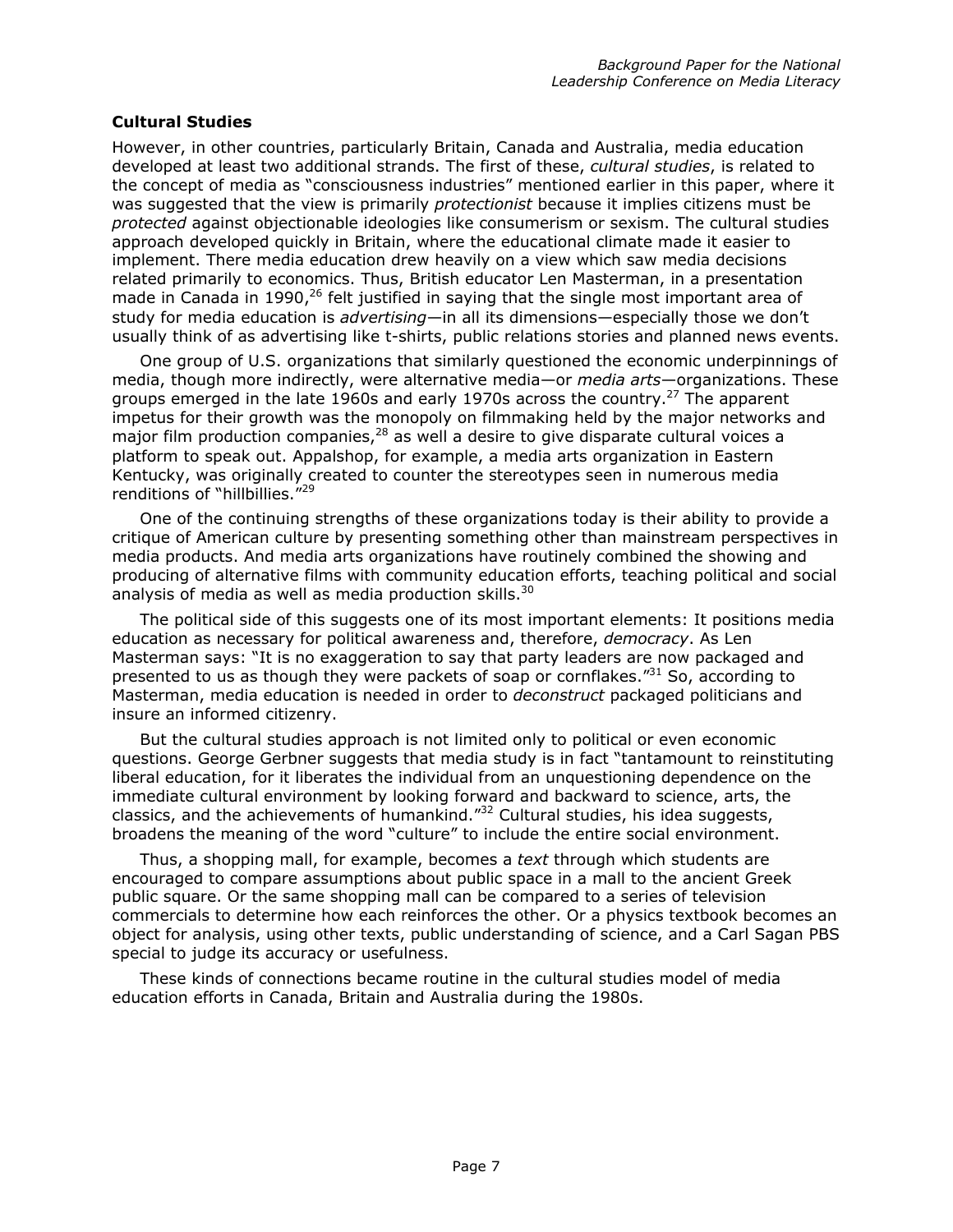### **The Active Viewer**

The other strand of media education that developed outside the United States was *audience theory*. In places like Ontario, Canada, where teachers were practicing media education regularly, it became apparent that the protectionist model just didn't work. Among other things, students weren't interested in "good" TV—they wanted to talk about *Fresh Prince* and *Beverly Hills 90210*. And the critical thinking ideals, with constructs such as "receivership skills," though useful, sometimes seemed irrelevant. Students could identify stereotypes and production techniques such as *dissolves*, but these skills had little impact on their eventual use of media. Even the cultural studies model seemed forced at times, as teachers chose media "texts" that were obviously racist or sexist so that students had little choice but to mimic the teacher's viewpoint. $33$ 

At the same time, a new theory of *active viewership* was gaining acceptance among media educators. One of the theorists who heralded this movement was Australian John Fiske. About television, Fiske says: "A convenient place to start is with the simple notion that television broadcasts programs that are replete with *potential meanings*"[34](#page-15-25) [italics added]. The producer of the show may *prefer* that the viewer adopt a particular meaning, Fiske said, but viewers are not predictable. In fact, the meaning of a show can be interpreted in completely different ways by different viewers. The viewer can even choose interpretations that are *not* intended by the producers.

 By inference this also means that students may be more sophisticated in their understandings of media than previously imagined. Buckingham says:

Teaching about teenage magazines, for example, has rarely advanced beyond the routine condemnation of 'sexism' to investigate the complex and contradictory ways in which they are actually read, particularly by girls. The possibility that the magazines may serve positive functions for girls, or that they might already be read in a relatively distanced or critical way, is effectively discounted. Underlying the seemingly open invitation to analyze and discuss is the implicit assumption that the magazines are responsible for imposing false ideologies on their readers, and that readers simply swallow them whole. $35$ 

One of the more successful strategies used to counteract this charge and take seriously the active viewer theory is the *inquiry model*. In this approach, the teacher tries to explore a media "text" without any pre-conceived agenda. A 30-second commercial is shown, for example, after which the teacher asks "What issues does this raise?"<sup>36</sup> Students are then responsible for asking their own questions of the media *text*. Then students make educated guesses as to correct answers, finally taking on assignments aimed at proving or disproving their hypotheses. Reports on use of this model in Canada are encouraging.

### **Where We Are Now**

Unfortunately, The inquiry model—and other student-centered teaching strategies like it demand a teaching paradigm markedly different from that practiced in most U.S. schools today. The typical U.S. model is pragmatic and skill-based, relying on rote learning and lecture[.37](#page-15-34) One explanation for this is the emphasis on *job skills* in many U.S. schools, which results in the exclusive perpetuation of job-related mass media classes like Journalism and Broadcasting.

Similarly, much recent emphasis has been placed on the use of computers in schools, partly because computers also represent a pragmatic, job-related skill. Most schools now incorporate computers in learning, though the ratio of computers to students (30:1), and low computer competence among teachers (many of whom seldom use them) make their use infrequent and unimaginative. Sadly, computers are often only used to drill students in basic spelling or math.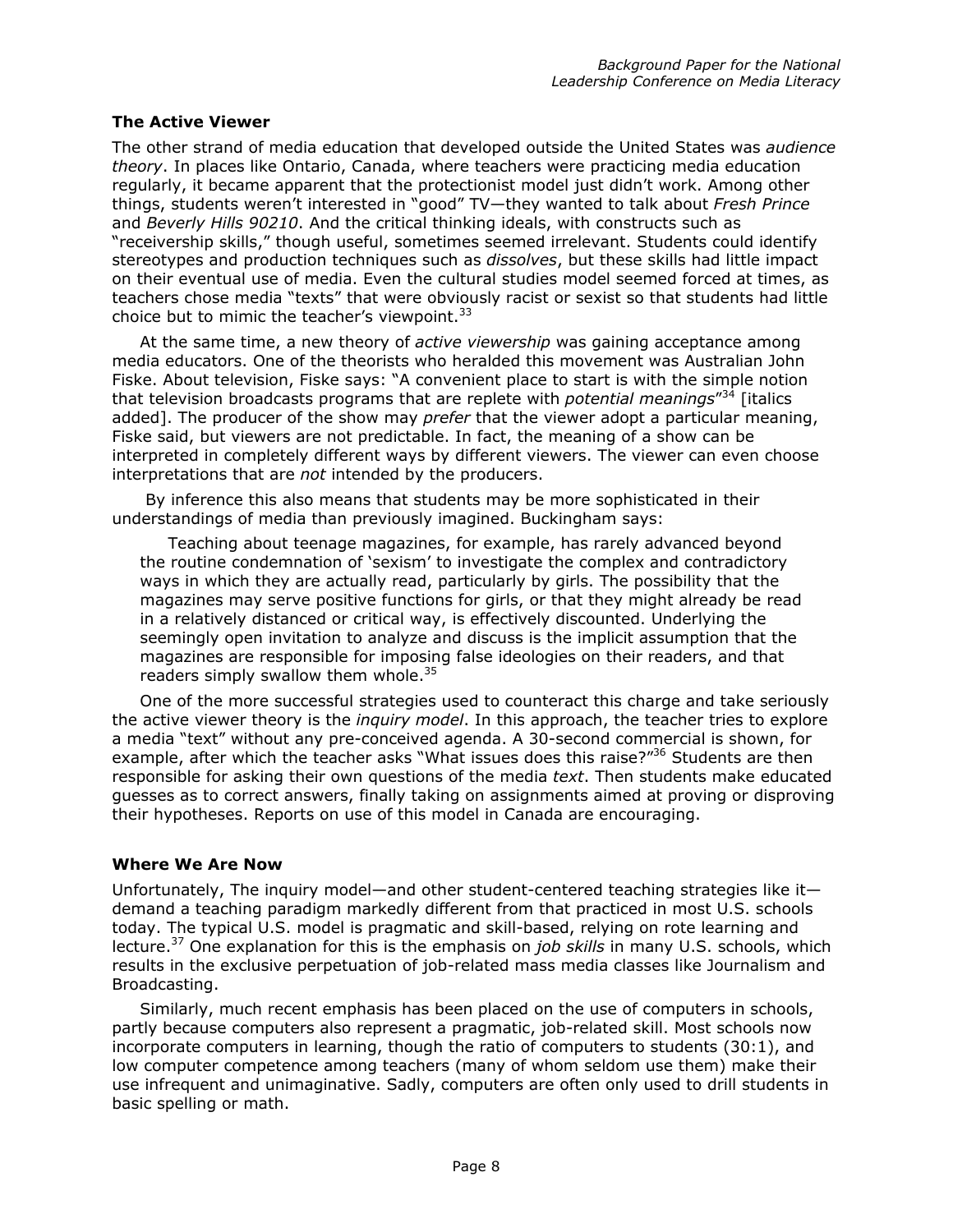In addition, media use in the classroom is often limited to teaching *with* media rather than *about* media. Videotapes, for example, are often used in a way very analogous to textbooks: Students are shown a videotape, then expected to regurgitate its content in a quiz or test. There is little exploration of how the videotape or the video format itself might color the content. Fortunately, the more frequent use of video in the classroom means that many U.S. teachers are now comfortable teaching *with* media, but teaching *about* media as media educators do in other countries—is still rare.

Furthermore, the issue of *change* in U.S. schools—badly needed to implement media education—has itself become a contentious issue. The back-to-the-basics movement, in vogue for the past decade, is one example: The public is unfriendly to the idea of studentcentered learning because educators, parents and politicians alike are more comfortable returning to older ways—which often means lecture and "drill sergeant" learning.

The challenge to media education is perhaps best illustrated in the divisive issue of *textbooks*. [38](#page-15-35) Some activists are focused on assuring that fair representation is provided in textbooks for all races, nationalities and ethnic groups. Others are equally insistent that "history should not be changed." These attitudes present clear evidence that the public assigns great power to media (textbooks are media too). But the actions of those involved make it further clear that *protection* is the first line of defense. Thus, parents and others continue to want strict, controlled, *protectionist* learning environments for their children.

Signs of change, however, are discernible in the less traditional arenas of religious and corporate education. Building on the work of Brazilian educator Paolo Freire, more liberal elements of the church—both Protestant and Catholic—have been enacting studentcentered learning for more than a decade.<sup>39</sup> Says Freire: "Education must begin with the solution of the teacher-student contradiction, by reconciling the poles of the contradiction so that both are simultaneously teachers and students."<sup>40</sup>

The result is a large group of educators who, if not in fact using a more democratic style of teaching, at least are struggling to do so. In fact, many public school teachers share their concern because of exposure to Freire while students themselves—or through exposure to related models such as *experiential learning*.

In addition, corporate trainers have embraced strategies such as *adult learning theory*, which recognizes that different people have different learning styles. Thus, one person may learn better through rote repetition, while another learns best through discussion with colearners. And since these trainers must often concern themselves with results—even quantifying learning in dollar terms—the most effective learning strategies win out. These have inevitably been *individual* and *experiential*—exactly what is needed to expand the definition of media education beyond job-based, rote learning.

These trends have been followed carefully by several national organizations which have emerged as signposts in the U.S. media education movement. The *National Telemedia Council (NTC)*, the oldest of these, is currently building a national database of media educators, organizations and resources.<sup>41</sup> This is one of the most important projects underway for the future of media education. In addition, *NTC* continues its *Project Look – Listen –Think –Respond*, mentioned earlier.

Two newer organizations have also taken on leadership roles: the *Center for Media and Values* in Los Angeles and *Strategies for Media Literacy* in San Francisco. These organizations have been responsible for practically all new curricula in media education since 1990.

The *Center for Media and Values*, created in 1989, grew out of perhaps the strongest advocate of the cultural studies approach in the United States during the 1980s, *Media&Values* magazine. *Media&Values*, founded in 1977 by Elizabeth Thoman, earned a reputation in the 1980s for consistently providing key analysis of media from a cultural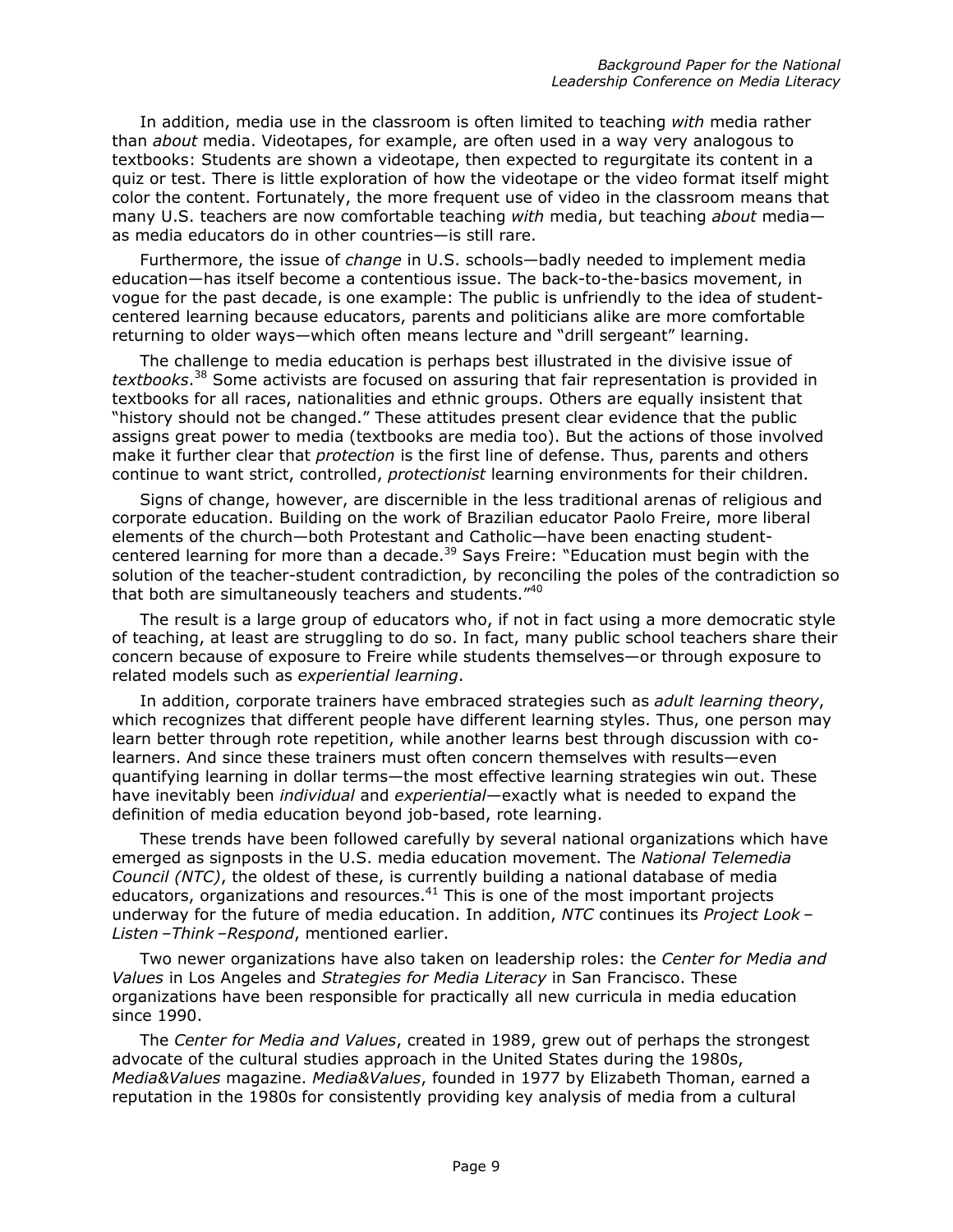studies perspective—at a time when most of this work was happening outside the United States. Topics of analysis included the media's connection to violence, racism, militarism, elections and a host of other social issues.

Starting in 1990, the Center began publishing Media Literacy Workshop Kits<sup>™</sup> along with each issue of *Media&Values*. These kits include lesson plans, handout masters and occasional videotapes and are designed for use in adult education.

One of the Center's most ambitious projects, however, is a recently-published media literacy primer for high schools called *Living in the Image Culture*. This kit has been adapted for use in Catholic schools and parishes in a project funded by the Catholic Communication Campaign of the U.S. Catholic Conference in collaboration with the influential *National Catholic Educational Association (NCEA)*. It is expected to reach a large number of the 18,000 Catholic parishes and 8,000 Catholic schools in the U.S.

The other new organization, *Strategies for Media Literacy*, created in 1988, focuses exclusively on classroom education. Activities include teacher workshops and sharing of ideas and resources for teaching through its newsletter. Strategies' most important contribution was the 1991 publication of *Media & You*, a curriculum to teach media literacy skills for elementary grades. Written by Strategies' executive director Kathleen Tyner and Donna Lloyd-Kolkin of *Far West Laboratory*. *Media & You* is the only current, comprehensive teaching guide available from a U.S. publisher for lower grades. Strategies recently released another major contribution, a videodisk-based exploration of media and advertising, which uses a Macintosh computer to access video examples and play them back on a television.

In addition, 1992 has been a year of particular activity in U.S. media education, with three major conferences taking place, one co-sponsored by the *National Alliance of Media Arts Centers (NAMAC)*, another co-sponsored by the *National Council of Teachers of English (NCTE)*, and another series of conferences co-sponsored by the University of Pennsylvania's Annenberg School for Communication. These were in addition to the second conference of Ontario's *Association for Media Literacy*, which had more than 500 participants—80 from the United States (compared to less than 20 at the first *AML* conference two years previous).

The NCTE conference was significant not only because the NCTE is the largest professional teachers organization in the United States. The conference also represented an important step: By sponsoring a conference on media education, two NCTE suborganizations, the *Commission on Media* and the *Assembly on Media Arts* took seriously a position they have offered for many years: that various media—not print only—ought to be part of the accepted English curriculum. And because the conference was co-sponsored by *Educational Video*, an alternative media organization in New York, it combined practical lessons in media production with media education theory. This was the first time these groups in the NCTE went beyond the publishing of position papers on the need for media education to taking action, in this case sponsoring a teacher-centered, practical conference on how to teach about media.

The purpose of the Annenberg conferences is to summarize current knowledge about the effects of media and to chronicle current work in media research and education. The second of these conference, held in April, brought together media educators, media producers and media effects researchers, organizing them into four task groups related to concerns about television content for children: information/education, violence, advertising, and stereotypes. Participants drew on their expertise to make several recommendations, including the creation of a resource directory for media education and a push to elevate the sense of urgency for media literacy in the national agenda.

The latest Annenberg conference, involving media effects researchers only, was held in November, and at least one additional conference is planned before a report on findings is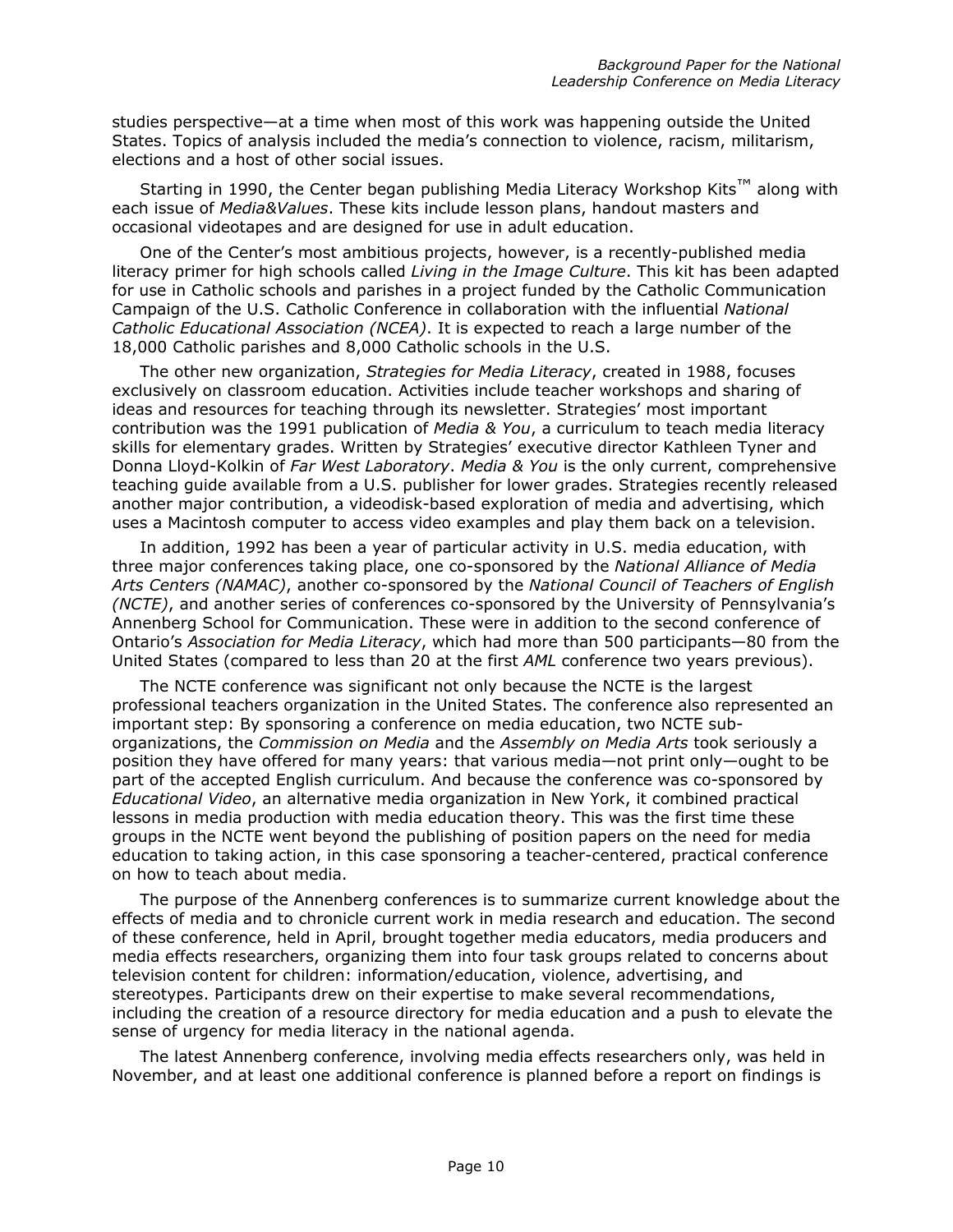published in 1993. This report should prove important as the United States moves toward a more coherent vision of needs, goals, and definitions for media education.

The other U.S. conference was perhaps the most important in terms of the practical, day-to-day future of media education in the United States. This conference was actually sponsored by three organizations: *NAMAC*, *Strategies for Media Literacy* and a media arts center in Houston, *Southwest Alternate Media Project*. The conference was organized to address a perceived lack of communication between educators, artists and policy-makers in their work on media education. It resulted in the formation of *NAME*, the *National Alliance for Media Education*, a "coalition of artists and educators to promote media education in the  $U.S.$   $142$  $142$ 

NAME immediately secured a \$50,000 seed grant from the NEA Media Arts Division to establish a coordinator and begin work on development of a network of media educators, artists and organizations. In addition, NAME is now working on a public education project aimed at putting media education on the national agenda. Their feeling is that media education will remain difficult to implement locally until it is part of the national educational agenda.

In addition, NAME is working to create a directory of resources for media education. Rather than create its own database, however, NAME is negotiating with the *National Telemedia Council (NTC)* to merge its list of names, organizations and resources with the NTC database. Other organizations, including the *Center for Media and Values*, have endorsed this idea also.

As all this makes clear, the present is an exciting moment for media education in the United States. However, one non-U.S. organization deserves mention also because of its contribution to U.S. efforts: Ontario's *Association for Media Literacy (AML)* is now recognized as a world leader in media education. *AML* leaders have published several major secondary media education textbooks since 1988. The *AML* is responsible for much of the growing U.S. knowledge in the field, either through direct imitation or through having introduced U.S. leaders to British and Australian educators. The fledgling U.S. media education effort owes much to the pioneering efforts of the *AML*.

### **Summary and Recommendations**

The above organizations and trends show that a media education movement is indeed emerging in the United States. While there are still many questions as to the shape and content of the movement, several developments are clear:

- v At least two major advances have taken place in media education over the past ten years (largely without input from the U.S.): *Audiences* are now seen as much more *active* than before, and the *cultural studies* approach has become an important focus of media education.
- v The concept of an active audience demands a democratic, individualized learning environment more similar to the experiential learning taking place in some American churches and businesses than to the rote, lecture-centered learning taking place in many American classrooms. Thus, effective media education may require major reform in American schools.
- v Significant work has been done lately in the U.S. and in Canada. This work is nurturing the field of media education, pushing it beyond its current precarious position in the United States onto a more stable footing.

However, the most important issue still facing media education in the United States is *convincing others of the importance of media education.* The media influence theory, though problematic because of its tendency to result in *activist–protectionist* media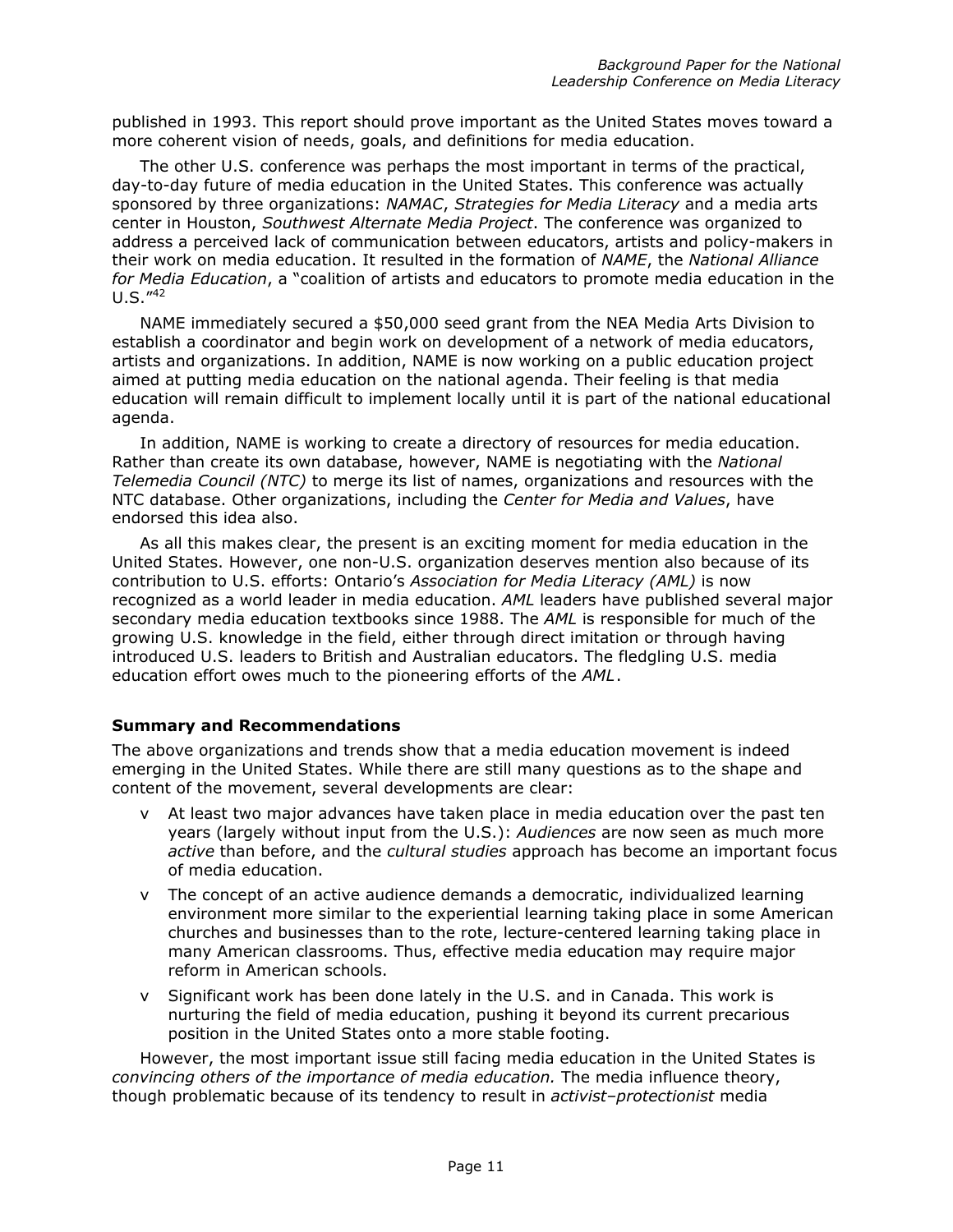education, offers the most promise in convincing the American public about the need for media education. It also offers the opportunity to recapture the education agenda from more conservative thinkers opposed to change by acknowledging their concern about the influence of media. However, several other arguments for the importance of media education are compelling and need to be mentioned:<sup>[43](#page-15-39)</sup>

v Media education is important because it encourages reflection on personal values.

The underlying concern implied in the media influence theory is a concern for values—parents are afraid that media are teaching immorality, sexism, etc. In media education, children are encouraged to challenge and question the values and messages with which they are confronted. No media "text"—even a textbook—is left unchallenged.<sup>44</sup>

v Media education is important because it involves emerging technologies—including computers—in learning.

The merging of digital technology and media make it appropriate and essential to include computer training as well as media production training in schooling. Personal computers are now a platform for media production, allowing sophisticated manipulation of images—even the creation of movies—with a computer.

Significant also, however, is the centrality of these technologies in the future workplace. Media education, by including as part of its goal the effective use of these technologies, can thus make its case even stronger.

v Media education is important because it offers a needed program of educational *reform* that encourages critical thinking, problem solving and creativity.

Media literacy education is more than just a discrete topic to be added to the curriculum of U.S. schools. It is, as well, an entire philosophy of teaching that encourages questioning and *exploration* as an integral part of the learning process *all across the curriculum*: Teachers not only teach *with* media, they teach *about* media: They encourage skepticism about all media "texts." Thus media education has the potential to reform education, making it more open to creative and critical thinking, and more open to a democratic teaching style.

v Media education strengthens democracy.

Media education strengthens democracy by providing tools for political analysis. In addition, because media education is more student-centered and therefore more *democratic* itself, it encourages democratic attitudes that will carry forward to adulthood. Democracy in the classroom encourages democracy in public life.

# **A Definition of Media Literacy**

Though this paper has dealt primarily with the need for new classroom educational strategies for children, its conclusions are equally applicable to adult education. However, adult media education needs a somewhat different emphasis: It must question the common assumption that the influence of media is mostly negative. This is not to say that energy should be spent trying to convince adults that media are not bad (frankly, that would be a waste of time), rather North American adults need to experience their own as well as their childrens' active reading of media. In this way, they will become convinced that people can enhance their ability to engage and filter media to their own ends.

Beginning with this understanding of more active media "readers," then, a tentative definition of media literacy for the U.S. context can be proposed:

### *Media literacy is the ability to analyze, augment and influence active reading (i.e., viewing) of media in order to be a more effective citizen.*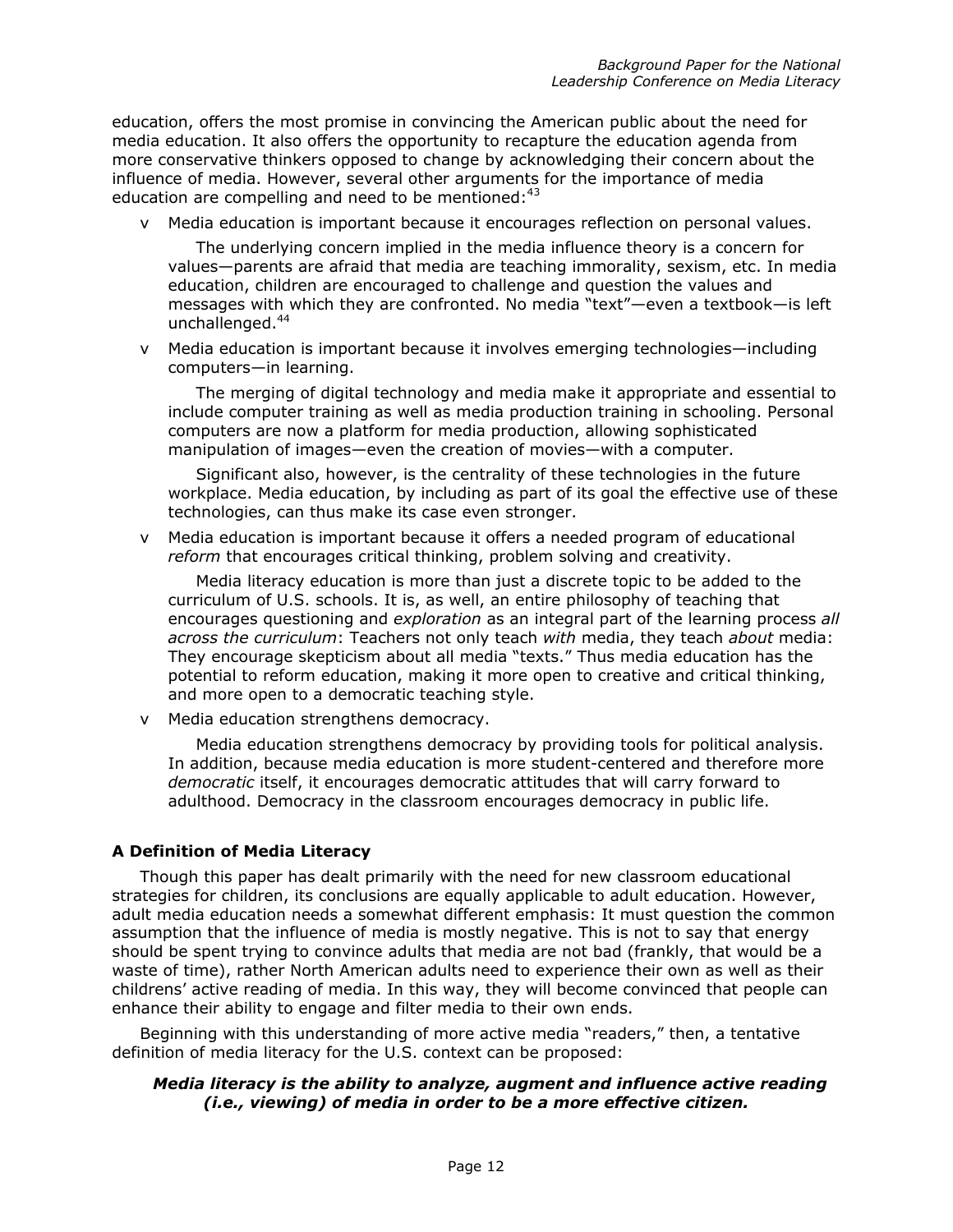The three verbs in this definition are important and correspond roughly to: *consumer* skills, *user* skills and *producer* skills:

*Analyze (consumer skill):* The media literate person recognizes that she is actively negotiating meaning with media "texts." In addition, she is aware of factors which affect that negotiation, including personal factors like gender, race, skills, and how she is wanting to use the "text." She is also aware of text-related factors like the medium through which it is presented, its ideology and the underlying motivations of the producers of the text. Finally, she is aware of cultural factors which influence reading of the text, such as the economic and political climate (see attached diagram, fig. 1).

*Augment (user skill):* The media literate person is able to locate appropriate additional resources to further study any topic of interest—for example, a political story in the newspaper. This ability includes being able to effectively use appropriate technology such as computers, VCRs and videotape recorders (for the capturing of firsthand knowledge).

*Influence (producer skill):* The media literate person is able to deliberately change the impact or meaning of messages—for example, a television news report that suggests *all students at Clairmont High School are vandals*. Thus, the media literate student, armed with appropriate hardware, can create a narrative that supports her viewpoint that most Clairmont students are not vandals.

As this definition makes clear, the central concept behind it is the desire to create effective citizens—that is, citizens who are able to analyze and use media messages as well as create their own messages. The definition also takes seriously the *active viewer* concept, while at the same time securing a place for all flavors of media education presently practiced in the United States, including computer and technology education as well as production-oriented high school and college classes such as Journalism and Broadcasting.

### **Other Recommendations and Future Issues**

The following additional recommendations are also suggested:

- v The United States needs a national network of media educators to share important developments in media education. The work of the *National Telemedia Council* is a good start and needs to be supported and strengthened, perhaps with additional seed funding to expand or include a supplement to *NTC's* newsletter—even combining it with newsletters of other organizations (NAMAC and the NCTE's Assembly on Media Arts come to mind). The *NTC* should also be encouraged to include adult education as well as classroom education as a priority.
- v Similarly, an *international* network of media educators is also needed. A good start has been made in this regard by the *Jesuit Communication Project* in Toronto, but it also needs considerable support.
- v For now, the U.S. should draw heavily on the work of the *Association for Media Literacy* (secondary media education), and the *British Film Institute* (primary media education) for teaching strategies and conceptual structure.

The following issues need to be addressed for the growth of media education in the United States:

v *Entry point.* Most current media education models see media education infused throughout the school curriculum and throughout all grades (including preschool), but this level of implementation is not likely in the foreseeable future. Therefore, *where is the best place for beginning implementation of media education in U.S. schools?* In the Canadian model, secondary English has been the entry point. Where should we focus our energies in the U.S.? Should we also begin with secondary English?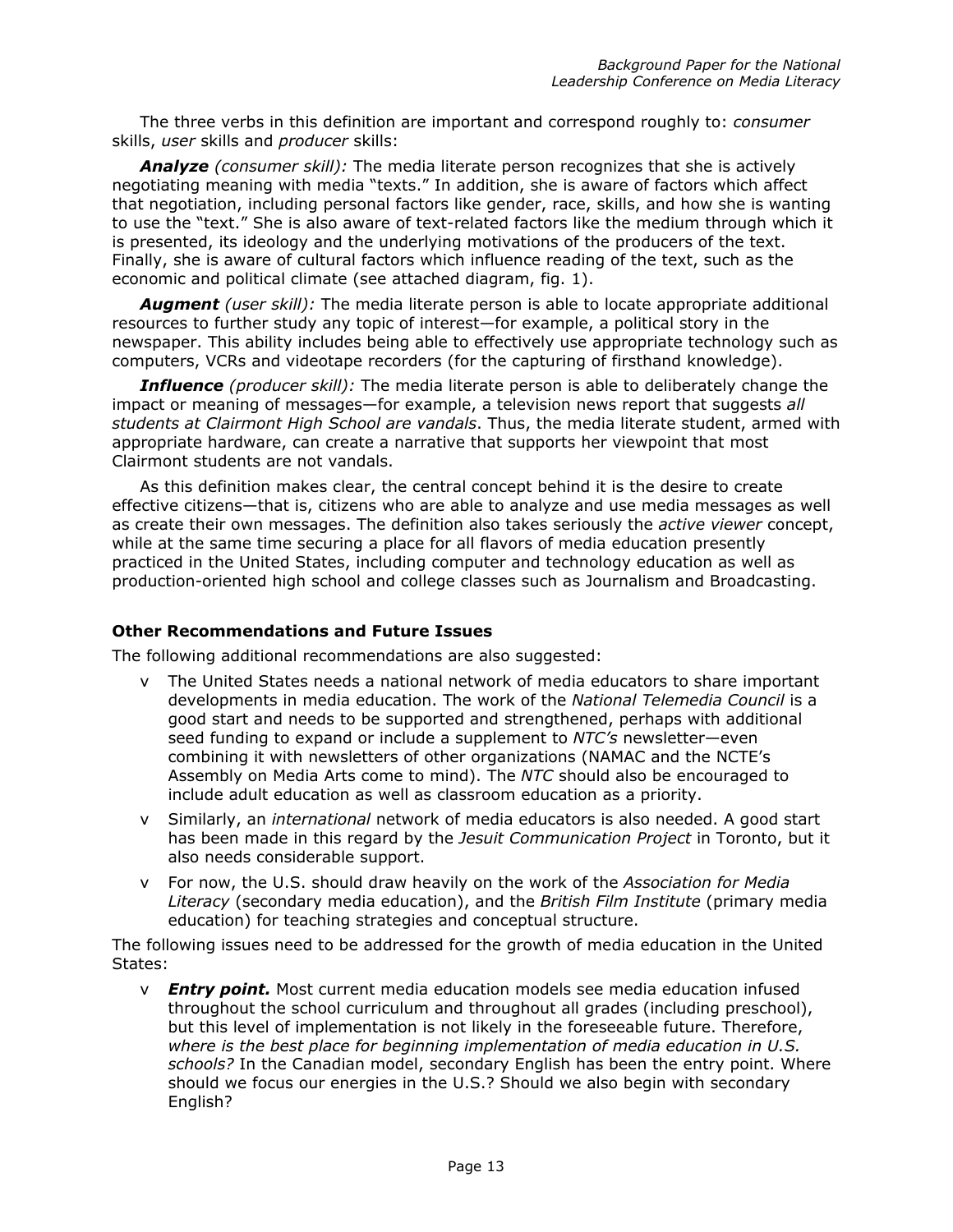Possible resources: The experimental media education program started in 1991 at the Oyster River Elementary School in Durham, New Hampshire. Also, the program now being implemented at K-12 Athens Academy in Athens, Georgia.<sup>[45](#page-15-11)</sup>

v *Leadership training.* Who will provide training for teachers? There is a serious need for degree programs in media education to train professors who will then train teachers. Several high profile universities need to establish this as a priority. For now, Ph.D. candidates in media education must go to other countries.

In addition, there is a need for *in-service* training for current teachers. Several individuals and organizations, including *Strategies for Media Literacy* and some media arts organizations have been providing this so far.

Finally, a training program needs to be established to train adult leaders in churches and community organizations for *adult* media education. The *Center for Media and Values* and organizations like *Citizens for Media Literacy* (Asheville, NC) may be resources here.

- v *Role of professional media.* What role will reporters, producers, major networks (including CNN), and major cable providers play in encouraging media education? Promotion of the concept of the *active viewer* as well as financial support—at least until states take over—are needs.
- v *Classroom resources.* A minimum set of appropriate classroom research resources for media education needs to be devised. Teachers cannot "release" students to study media in individual ways without these resources. A media education reference CD-ROM is one suggestion. Who will develop this and who will fund it?

An important resource in this effort is the *Center for Media and Values*, which has collected a substantial resource library and has developed a detailed classification index for media and related social issues. This index could be very useful for media research—particularly for the cultural studies approach—if a plan and funding for its implementation can be established.

v *State curriculum guidelines.* Media educators must work to get media education included in statewide curriculum guidelines. This was an important turning point in the media education efforts in Ontario for the *Association for Media Literacy*.

\_\_\_\_\_\_\_\_\_\_\_\_\_\_\_\_\_\_\_\_\_

All contents, © 1992, J. Francis Davis for the Aspen Institute

Special thanks for assistance and input to: Charles Firestone and Katharina Kopp, *Aspen Institute;* Elizabeth Thoman, *Center for Media and Values;* Barry Duncan, *Association for Media Literacy;* Marieli Rowe, *National Telemedia Council;* Julian Low, *National Alliance of Media Arts Centers;* James Brown, *University of Alabama;* Kathleen Tyner, *Strategies for Media Literacy;* Deborah Leveranz, *Southwest Alternate Media Project,* and Elizabeth Zappa, my wife.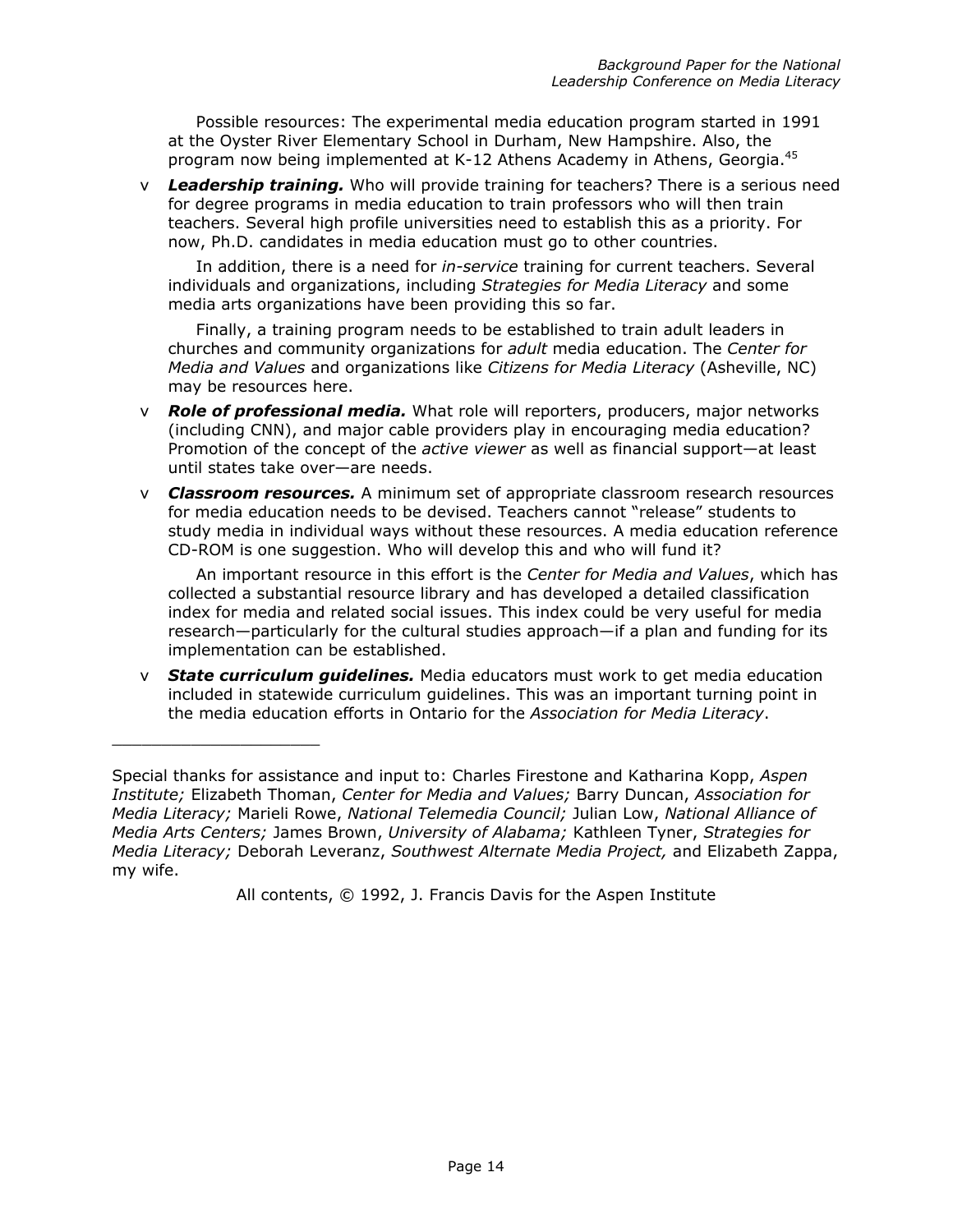# *Analysis:*



Figure 1